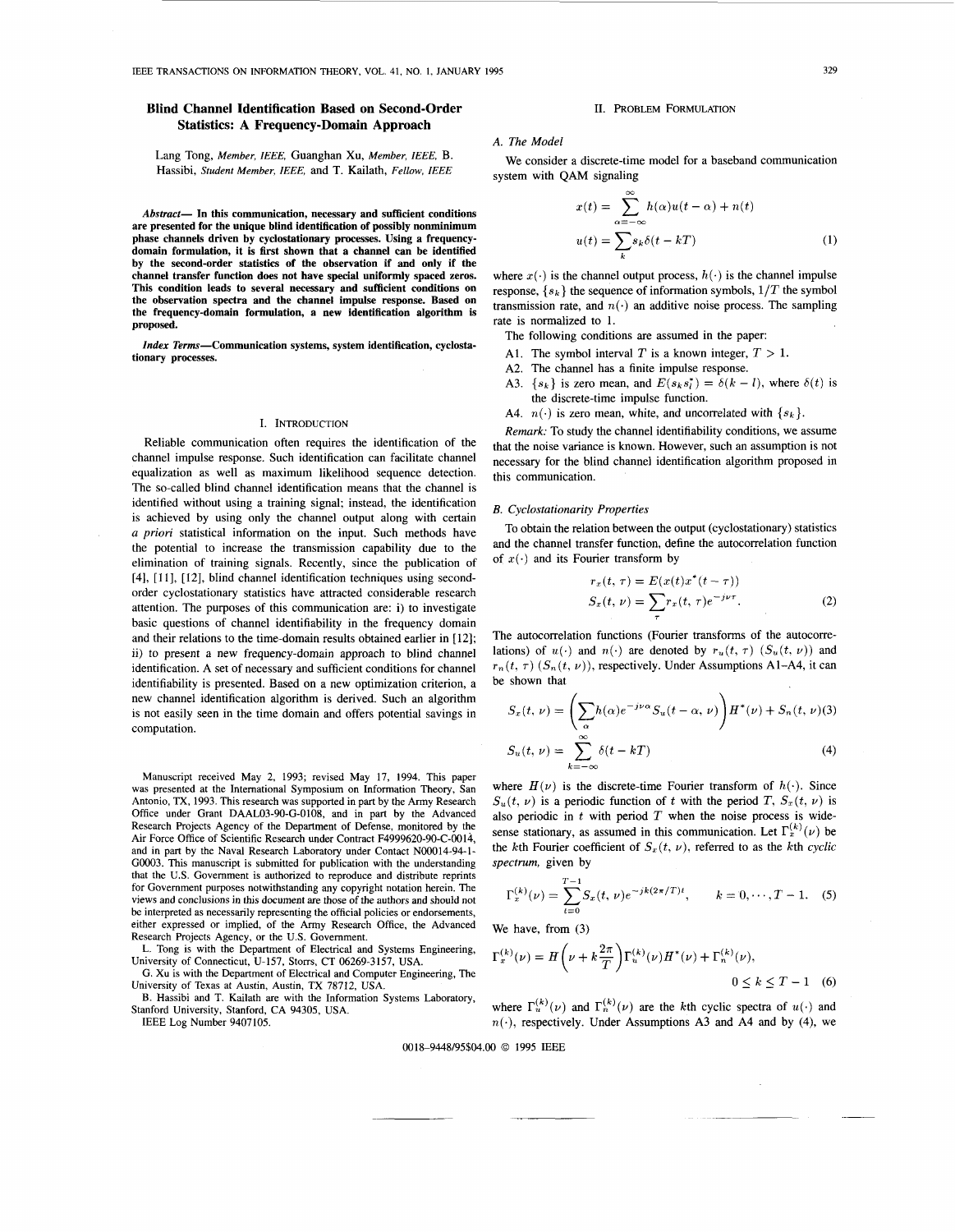can show that

$$
\Gamma_u^{(k)}(\nu) = 1 \qquad \Gamma_n^{(k)}(\nu) = T\sigma^2 \delta(k) \tag{7}
$$

where  $\sigma^2 = E(n(t)n^*(t))$ . Hence, (6) becomes

$$
\Gamma_r^{(k)}(\nu) = H\left(\nu + k\frac{2\pi}{T}\right)H^*(\nu) + T\sigma^2\delta(K),
$$
  
0 \le k \le T - 1. (8)

For notational convenience, let  $\omega = \nu + k(2\pi/T)$  and

$$
\Gamma^{(k)}(\omega) = \Gamma_x^{(k)}\left(\omega - k\frac{2\pi}{T}\right) - T\sigma^2\delta(k) \tag{9}
$$

then we have

$$
\Gamma^{(k)}(\omega) = H(\omega)H^*\left(\omega - k\frac{2\pi}{T}\right), \qquad k = 0, \cdots, T-1. \quad (10)
$$

It is convenient to treat the problem of channel identifiability in the  $z$ -domain. Let

$$
H(z) = \sum_{k} h(k) z^{-k}.
$$
 (11)

With the correspondences  $H(\omega) \leftrightarrow H(z)$ ,  $H^*(\omega - k\theta) \leftrightarrow$  $H^*(e^{-jk\theta}(1/z^*))$ , and  $\Gamma^{(k)}(\omega) \leftrightarrow \Gamma^{(k)}(z)$ , we obtain the identification equations

$$
\Gamma^{(k)}(z) = H(z)H^*\left(e^{-jk(2\pi/T)}\frac{1}{z^*}\right), \qquad k = 0, \cdots, T-1.
$$
 (12)

If  $\gamma_r^{(k)}$  is the coefficient of  $z^{-\tau}$  in  $\Gamma^{(k)}(z)$ , we shall now relate it to the autocorrelation function  $r_x(t, \tau)$ , which can be estimated from the channel output in practice. Denoting the cyclic autocorrelation by

$$
\eta_{\tau}^{(k)} = \sum_{t=0}^{T-1} r_x(t, \tau) e^{-jk(2\pi/T)t}
$$
\n(13)

the coefficient  $\gamma_r^{(k)}$  is given by

$$
\gamma_r^{(k)} = \begin{cases} \eta_r^{(k)} e^{jk(2\pi/T)\tau}, & \text{for } k \neq 0\\ \eta_r^{(0)} - \sigma^2 T \delta(\tau), & \text{for } k = 0. \end{cases}
$$
(14)

It is noted that, once  $r_x(t, \tau)$  and  $\sigma$  are obtained,  $\gamma_r^{(k)}$  can be computed by applying the fast Fourier transform (FFT) to  $r_x(t, \tau)$ . The problem of channel identification is now equivalent to identifying  $H(z)$  given  $\Gamma^{(k)}(z)$ .

## 111. **NECESSARY AND SUFFICIENT CONDITIONS OF CHANNEL IDENTIFIABILITY**

The issue of channel identifiability is related to the following question:  $given$   $\{\Gamma^{(k)}(z),$   $k=0,\cdots,T-1\},$   $to$   $what$   $ext{ent}\ can$   $H(z)$ *be determined?* It is clear from (12) that there **is** an inherent phase ambiguity for the identification in the sense that if  $H(z)$  satisfies (12), so does  $H(z)e^{j\phi}$  for any  $\phi$ . Such ambiguity has been noted in [I], and it is generally considered acceptable for communication applications. The more important question is whether this ambiguity is the only ambiguity. A linear time-invariant channel with a finite impulse response is therefore referred to as *identifiable* if it can be determined from (12) up to a multiplicative constant (phase).



Fig. 1. A channel with uniformly  $(\pi/4)$ -spaced zeros.

## *A. A Condition on the Channel Transfer Function*

The identifiability condition on  $H(z)$  relates to a simple notion of uniformly spaced zeros. **A** channel transfer function is said to have uniformly  $\theta$ -spaced zeros if a subset of zeros of  $H(z)$  is uniformly spaced on a circle of the z-plane with angular spacing  $\theta$ , see Fig. 1. Such a set of zeros must have the form  ${r e^{j\phi+\theta}, r e^{j\phi+2\theta}, \cdots, r e^{j\phi+K\theta} = r e^{j\phi}}.$ 

The following theorem on channel identifiability applies to a linear time-invariant FIR channel. **A** similar condition for stable minimal IIR channels can be found in [10].

*Theorem 1 :* An FIR channel  $H(z)$  is identifiable from  $\{\Gamma^{(k)}(z)\}$ if and only if  $H(z)$  does not have uniformly  $(2\pi/T)$ -spaced zeros. Moreover, if the channel is identifiable, the zeros of  $H(z)$  are the common zeros of the  $\{\Gamma^{(k)}(z), k = 0, \dots, T - 1\}$ , i.e.,

$$
\mathcal{Z}(H(z)) = \bigcap_{k} \mathcal{Z}(\Gamma^{(k)}(z))
$$
 (15)

where  $\mathcal{Z}(H(z))$  stands for a set of zeros<sup>1</sup> of  $H(z)$ .

two examples that provide some insights into the issue. Before a proof is presented, we make a few comments along with

- The zeros of  $H^*(e^{-jk\theta}(1/z^*))$  are reciprocals of the zeros of  $H(z)$  rotated counterclockwise by  $k\theta$ , i.e., if  $z_0 \in \mathcal{Z}(H(z))$ , then  $(1/z_0^*)e^{jk\theta} \in \mathcal{Z}(H^*(e^{-jk\theta}(1/z^*))).$
- The zeros of  $\Gamma^{(k)}(z)$  are related to the zeros of  $H(z)$  by

$$
\mathcal{Z}(\Gamma^{(k)}(z)) = \mathcal{Z}(H(z)) \bigcup \mathcal{Z}\bigg(H^*\bigg(e^{-jk(2\pi/T)}\frac{1}{z^*}\bigg)\bigg). \quad (16)
$$

- The zero diagram of an identifiable channel is shown in Fig. 2(c), and the corresponding zeros of the  $\Gamma^{(k)}(z)$  are shown in Fig. 2(a) and (b). The channel does not have uniformly spaced zeros and it is clear that the zeros of the channel can be obtained from the intersection of the zeros of the observation spectra.
- An unidentifiable case is illustrated by Fig. 3 which shows two channels that have the same zero diagram for  $\Gamma^{(k)}(z)$ . Fig. 4 shows the corresponding impulse responses. In general, those zeros that are not  $(2\pi/T)$ -spaced are uniquely determined. The  $(2\pi/T)$ -spaced zeros are either minimum-phase or maximumphase zeros. If the channel has  $m$  sets of  $(2\pi/T)$ -spaced zeros, there are  $2<sup>m</sup>$  possible channels corresponding to the same output spectra. In a recent paper [13], Tugnait explored the implications of Theorem 1, and showed that a certain class of multipath channels is not identifiable using second-order statistics. The example given in Fig. 4 belongs to such channels. In this case, as suggested in [13], making use of higher order statistics may make the channel identifiable.

<sup>1</sup>Repeated zeros are considered as different elements of  $\mathcal{Z}(H(z))$ .

<span id="page-1-0"></span>330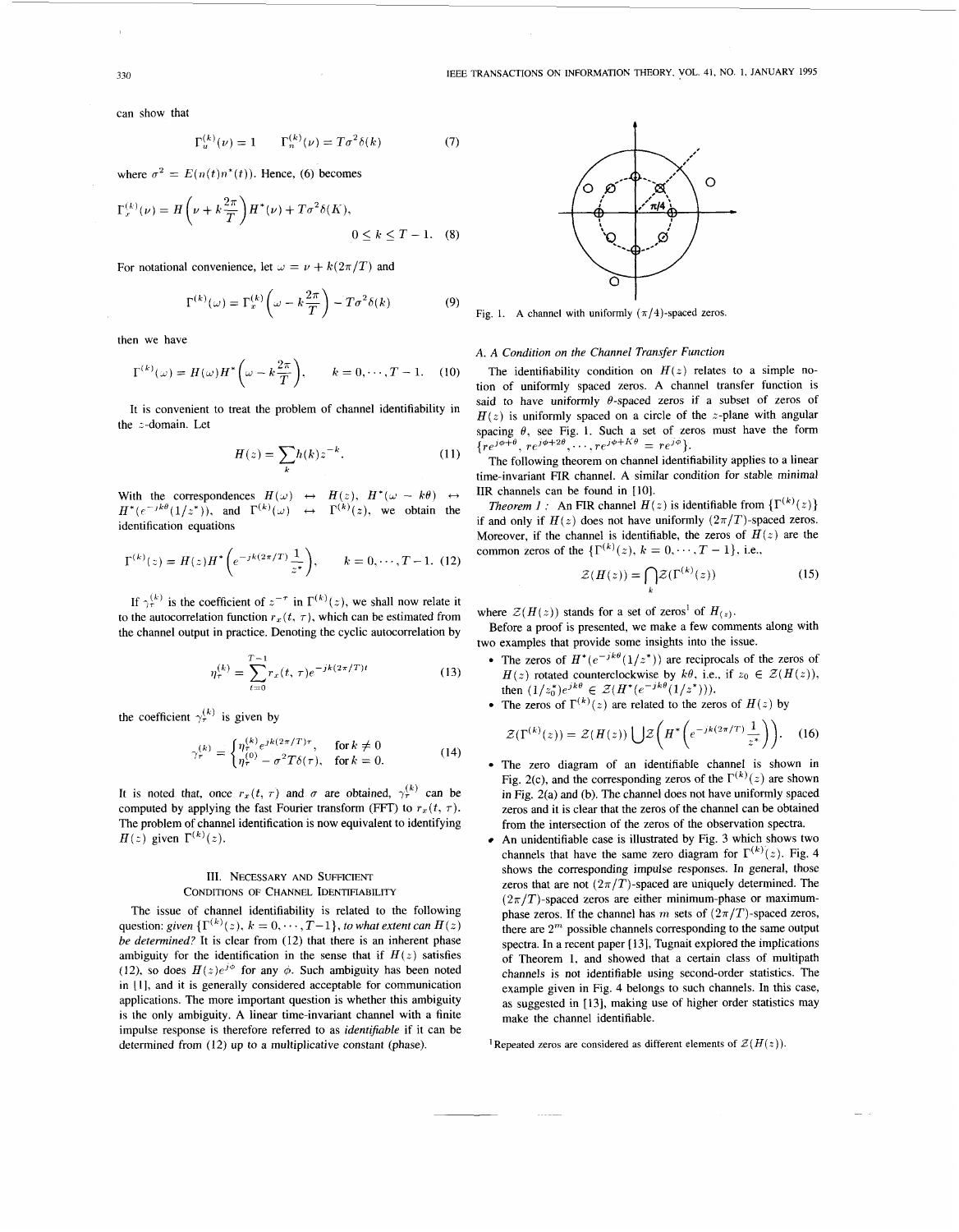



**Fig. 2.** (a) The zeros of  $\Gamma^{(0)}(z)$ . (b) The zeros of  $\Gamma^{(1)}(z)$ . (c) Fig. 3. (a) Two channels having uniformly  $(\pi/4)$ -spaced zeros. (b) The  $Z(H(z)) = Z(\Gamma^{(0)}(z)) \cap Z(\Gamma^{(1)}(z)).$  **zeros** of  $\Gamma^{(k)}(z)$  for all *k*.

*Proof of Theorem 1:* The necessity part is rather simple. The most obvious case is when all the zeros of  $H(z)$  are uniformly  $(2\pi/T)$ -spaced. In such a case

$$
\mathcal{Z}(\Gamma^{(k)}(z)) = \mathcal{Z}(\Gamma^{(0)}(z)), \qquad \forall k. \tag{17}
$$

It is then impossible to identify the zeros of  $H(z)$  from  $\mathcal{Z}(\Gamma^{(k)}(z))$ since one cannot determine if a zero of  $H(z)$  is inside or outside the unit circle. When a subset of  $\mathcal{Z}(H(z))$  is uniformly  $(2\pi/T)$ -spaced, this subset cannot be identified.

Suppose now that  $H(z)$  does not have uniformly  $(2\pi/T)$ -spaced zeros. We have, from (16)

$$
\bigcap_{k} \mathcal{Z}(\Gamma^{(k)}(z)) = \mathcal{Z}(H(z)) \bigcup_{k} \bigcap_{k} \mathcal{Z}\bigg(H^* \bigg(e^{-jk(2\pi/T)} \frac{1}{z^*}\bigg)\bigg). \tag{18}
$$

We shall show that

$$
\bigcap_{k} \mathcal{Z}\left(H^*\left(e^{-jk(2\pi/T)}\frac{1}{z^*}\right)\right) = \varnothing. \tag{19}
$$

Suppose that

$$
z_0 \in \bigcap_k \mathcal{Z}\bigg(H^*\bigg(e^{-jk(2\pi/T)}\frac{1}{z^*}\bigg)\bigg).
$$

Then

$$
z_0 e^{-jk(2\pi/T)} \in \mathcal{Z}\left(H^*\left(\frac{1}{z^*}\right)\right), \qquad \forall k. \tag{20}
$$
 *Lemma 2 (81): Given an  $r \times r$  matrix polynomial*

Therefore  $\{z_0, z_0e^{-j(2\pi/T)}, \dots, z_0e^{-j(T-1)}(2\pi/T)\}$  is a set of uniformly  $(2\pi/T)$ -spaced zeros of  $H^*(1/z^*)$ . Hence  $H(z)$  has uniformly  $(2\pi/T)$ -spaced zeros. This contradiction leads to (19) and the fact that the zeros of  $H(z)$  can be identified from  $\mathcal{Z}(\Gamma^{(k)}(z))$  by **(15).**  $i=0$ 





**[Fig.](#page-1-0) 4. Impulse responses of two unidentifiable channels.** 

## *B. Conditions on the Output Spectra*

Theorem 1, unfortunately, is not very useful in practice in determining whether a given channel is identifiable, because  $H(z)$  is itself unknown. The conditions presented next, though a direct consequence of Theorem **1,** can be verified based on the output spectra.

*Lemma 1:* An *L*th-order **FIR** channel  $H(z)$  is identifiable from  ${ {\Gamma^{(k)}(z) } }$  if and only if  ${ {\Gamma^{(k)}(z) } }$  have exactly *L* common zeros.

*Proof:* The necessary part is immediate from (15). For the sufficient part, we observe from (12) that  $\{\Gamma^{(k)}(z)\}_{k=0}^{T-1}$  must have at least *L* common zeros. Suppose that the channel is not identifiable, i.e.,  $H(z)$  has a set of uniformly  $(2\pi/T)$ -spaced zeros. Then,  ${ {\Gamma ^{(k)}}(z)}$  have the same two sets of uniformly  ${(2\pi /T)}$ -spaced zeros for all  $k$ , where one set comes from  $H(z)$ , and the other comes from  $H^*$  $\left(e^{-j2k\pi/T}/z^*\right)$ . Therefore,  $\{\Gamma^{(k)}(z)\}_{k=0}^{T-1}$  must have more than *L* common zeros.

The condition for the existence of common zeros can be verified conveniently by checking the ranks of the generalized Sylvester resultants proposed by Kung, Kailath, and Morf **[8],** [2].

$$
\boldsymbol{C}(z) = \sum_{i=0}^m \boldsymbol{C}_i z^i
$$

and a  $q \times r$  matrix polynomial

$$
\boldsymbol{D}(z) = \sum_{i=0}^{m} \boldsymbol{D}_i z^i
$$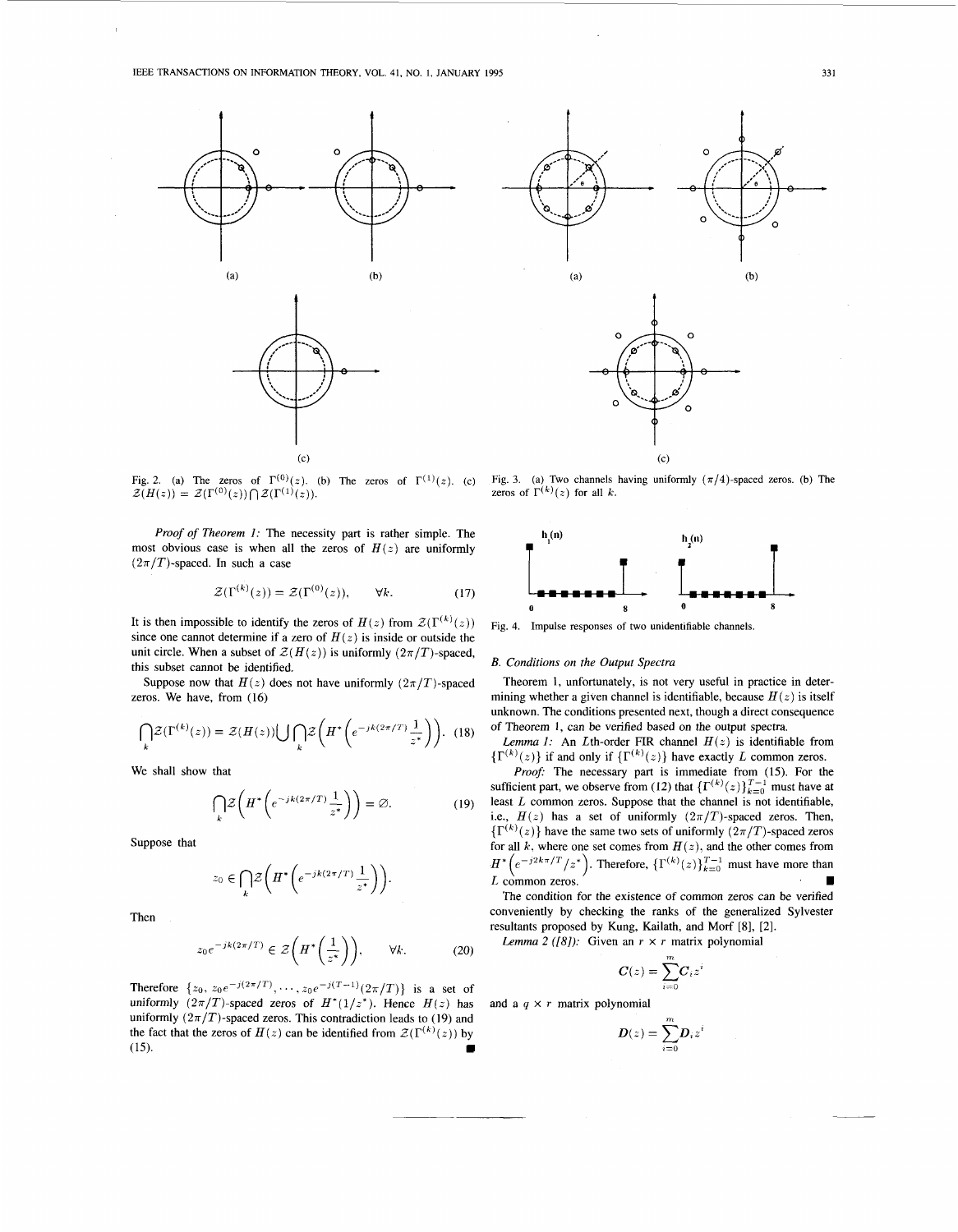**332 IEEE TRANSACTIONS ON INFORMATION THEORY, VOL. 41, NO. 1, JANUARY 1995** 

we have

rank 
$$
(S_k(D, C)) = (r + q)k - \sum_{i:v_i < k} (k - \nu_i)
$$
 (21)

where  $S_k(D, C)$  is the generalized Sylvester resultant matrix of  $C(z)$ and  $\mathbf{D}(z)$  of order k

$$
S_k(D, C) = \begin{pmatrix} D_0 & D_1 & \cdots & D_m & 0 & \cdots & 0 \\ C_0 & C_1 & \cdots & C_m & 0 & \cdots & 0 \\ 0 & D_0 & D_1 & \cdots & D_L & \cdots & 0 \\ 0 & C_0 & C_1 & \cdots & C_L & \cdots & 0 \\ \vdots & \vdots & \ddots & \ddots & \ddots & \vdots & \vdots \\ 0 & \cdots & 0 & D_0 & D_1 & \cdots & D_m \\ 0 & \cdots & 0 & C_0 & C_1 & \cdots & C_m \end{pmatrix}
$$
 (22)

and  $\nu_i$ ,  $i = 1, \dots, r$  are the so-called dual dynamic indices (see [3]) of  $T(z) = D(z)C^{-1}(z)$ .<br>**Proof:** See [2]

*Pro08* See [2].

With Lemmas 2 and 1, we obtain the following necessary and sufficient condition on the observation spectra.

*Theorem 2:* An *L*th-order FIR channel  $H(z)$  is identifiable from the  $\{\Gamma^{(k)}(z)\}\$  if and only if

$$
rank(S_k(D, c)) = k + L, \quad \text{for all } k \ge L \tag{23}
$$

where  $S_k(D, c)$  is the generalized Sylvester matrix constructed from

$$
D(z) = [\Gamma^{(1)}(z), \cdots, \Gamma^{(T-1)}(z)]^t
$$
 (24)  

$$
c(z) = \Gamma^{(0)}(z).
$$
 (25)

*Proof:* We first note that, in applying Lemma 2 to  $(D(z), c(z))$ , we deal with a  $(T - 1) \times 1$  polynomial vector

$$
\boldsymbol{T}(z) = \frac{1}{c(z)} \boldsymbol{D}(z).
$$

Next, we argue that there are exactly *L* common zeros among  ${r(k)(z)}$  if and only if the minimal state-space realization of  $D(z)/c(z)$  has order *L* (see [7]), i.e.,  $\sum_i \nu_i = L$ . By applying Lemma 2 with  $r = 1$ , we conclude that the channel is identifiable if and only if

rank 
$$
(S_k(D, c)) = 1 + T - 1)k - \sum_{i=1}^{T-1} (k - \nu_i)
$$
 (26)

which leads directly to (23)

*Remark:* An interesting implication of this theorem and Lemma 2 is that, for  $T = 2$ , the channel order can be determined by the changes in rank of the corresponding Sylvester resultants. A channel is of order *L* if the rank of the Sylvester resultant  $S_k(D, c)$  increases by 2 for  $k \leq L$  and by 1 for  $k > L$ . Note that both *D* and *c* can be obtained from the observation.

#### *C. A Necessury and SufJicient Condition in the Time Domain*

The necessary and sufficient conditions in the frequency domain turn out to be very useful in deriving a necessary and sufficient condition in the time domain. We shall now show that the sufficient condition given earlier in [12] is in fact also *necessary.* This result establishes a relation between the time-domain and frequency-domain approaches. A similar result was shown independently in [9] by a different method.

The sufficient condition given in [12] is based on a vector representation of the cyclostationary process. This vector representation is in fact a special case of the so-called translation series representation (TSR) of cyclostationary processes derived by Gardner and Franks [5], which represents a cyclostationary process by a set of jointly stationary processes.

If an 
$$
(L+1)T \times 1
$$
 vector  $x(k)$  is formed by

$$
\mathbf{x}(k) = \left[x(kT), \cdots, x(kT+T-1)\right] \cdots \left[x((k-L)T), \cdots, x((k-L+1)T-1)\right]^\prime \tag{27}
$$

then the vector  $x(k)$  is related to a vector of input symbols  $\{s_k\}$ by a memoryless time-invariant matrix filter  $\bm{H}$  of dimension  $(L +$  $1)T \times (2L + 1)$  (plus noise)

$$
\mathbf{r}(k) = \mathbf{H}\mathbf{s}(k) + \mathbf{n}(k) \tag{28}
$$

where

$$
\mathbf{s}(k) = [s_k, s_{k-1}, \cdots, s_{k-2L-1}]^t \tag{29}
$$
  

$$
\mathbf{n}(k) = [n(kT), \cdots, n(kT + T - 1)] \cdots |n((k - L)T),
$$
  

$$
\cdots, n((k - L + 1)T - 1)]^t \tag{30}
$$

and the channel parameter matrix turns out to be a Sylvester resultant matrix

$$
H = \begin{pmatrix} h_0 & h_1 & \cdots & h_L & 0 & \cdots & 0 \\ 0 & h_0 & h_1 & \cdots & h_L & \cdots & 0 \\ \vdots & \vdots & \ddots & \ddots & \ddots & \vdots \\ 0 & \cdots & 0 & h_0 & h_1 & \cdots & h_L \end{pmatrix}
$$
 (31)

where  $h_k = [h(kT), h(kT+1),...,h(kT+T-1)]^t$ .

It was shown in [12] that the channel is identifiable if  $H$  has full column rank. We shall now show that this condition is also necessary. The next theorem incorporates the explicit identification formula given in [12].

*Theorem 3:* The channel impulse response is identifiable if and only if matrix  $H$  has full column rank. If the channel is identifiable, the channel parameter matrix  $H$  is given by

$$
\boldsymbol{H} = \alpha \boldsymbol{U} \boldsymbol{\Lambda} \boldsymbol{V}^H \tag{32}
$$

where  $\alpha$  is an unknown constant, *U* and *A* are obtained from the singular value decomposition (SVD) of

$$
\mathbf{R}_0 = E(\mathbf{x}(t)\mathbf{x}^H(t)) - E(\mathbf{n}(t)\mathbf{n}^T(t))
$$

$$
\mathbf{R}_0 = \mathbf{U}\mathbf{\Lambda}^2 \mathbf{U}^H
$$
(33)

and *V* is obtained from the left singular vector *p* associated with the smallest singular value of

$$
\mathbf{R}_1 = \mathbf{T}(E(\mathbf{x}(t)\mathbf{x}^H(t-1)) - E(\mathbf{n}(t)\mathbf{n}^H(t-1)))\mathbf{T}^H
$$

$$
\boldsymbol{V} = [\boldsymbol{p}, \boldsymbol{R}_1 \boldsymbol{p}, \cdots, \boldsymbol{R}_1^{d-1} \boldsymbol{p}] \tag{34}
$$

where  $T$  is (the so-called Mahalanobis transform)

$$
T = A^{-1}U^H.
$$
 (35)

Proof: The proofs of the sufficiency and of the identification formula are given in [12]. To show the necessary part, we note that **H** is a Sylvester resultant of order  $L+1$ . Let  $a_i(z)$  be the polynomial constructed from the  $(i + 1)$ th row of **H** 

$$
a_i(z) = h(i) + h(i+T)z^{-1} + \dots + h(i+LT)z^{-L},
$$
  
\n
$$
i = 0, \dots, T-1.
$$
 (36)

Using Lemma 2, again with  $r = 1$ , we have

$$
rank(\boldsymbol{H}) = L + 1 + \sum_{i} \nu_i \tag{37}
$$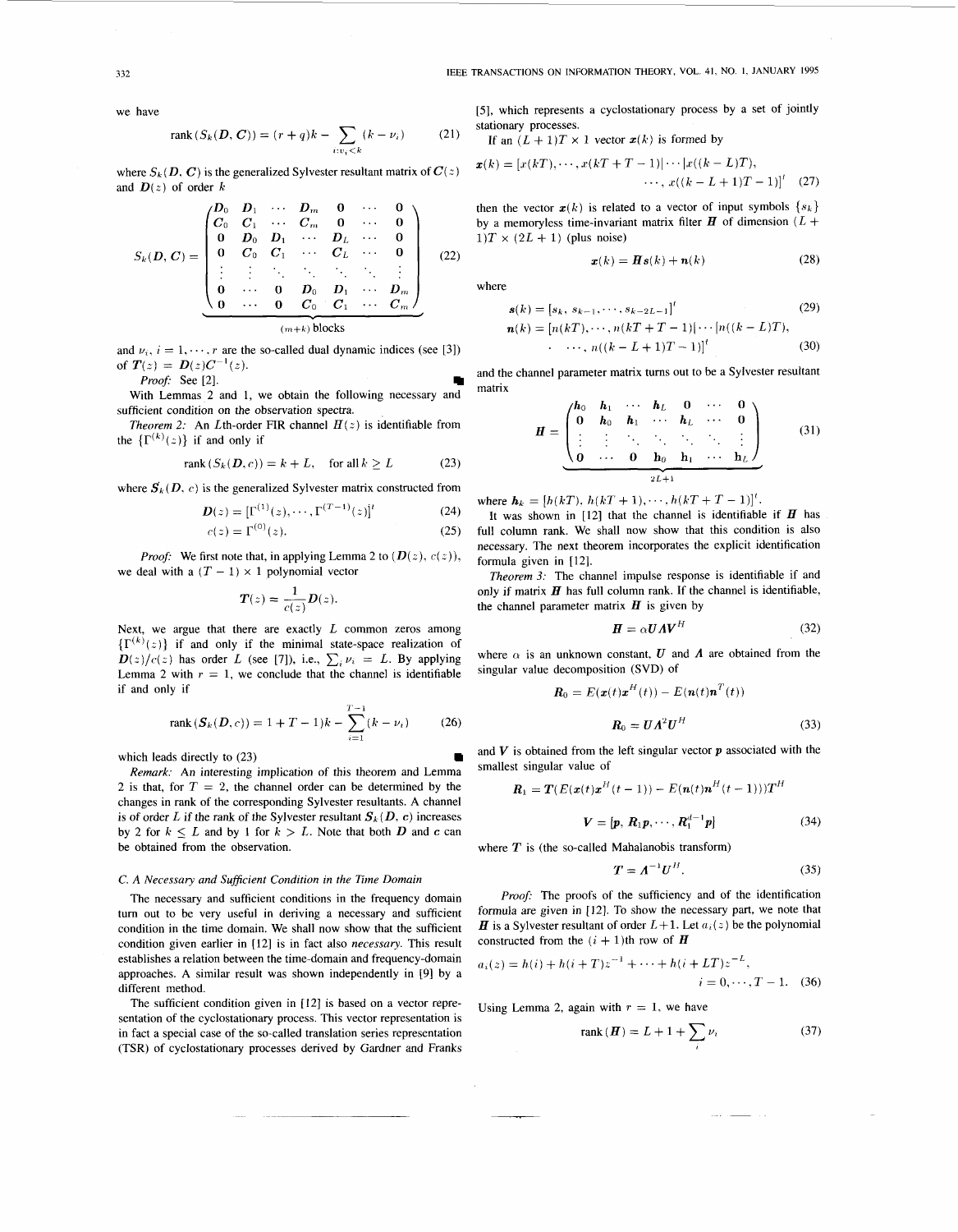where  $\nu_i$  are the dual dynamic indices of

$$
\frac{1}{a_{T-1}(z)}[a_0(z),\cdots,a_{T-2}(z)]^t.
$$

If *H* does not have full column rank, i.e., rank  $(H) < 2L + 1$ , then  $\sum \nu_i < L$ . This implies that the  $\{a_i(z)\}\$  share common zeros, i.e., there exists a  $z_0 = r_0 e^{j\phi_0}$  such that

$$
a_i(z_0) = 0, \qquad i = 0, \cdots, T - 1.
$$
 (38)

Note that

$$
H(z) = \sum_{i=0}^{T-1} a_i (z^T) z^{-i}.
$$
 (39)

Let

$$
p_k = r_0^{1/T} e^{j[(\phi_0 + 2k\pi)/T]},
$$
  $k = 0, \cdots, T-1.$ 

Clearly,  $p_k^T = z_0$  and

$$
H(p_k) = \sum_{i=0}^{T-1} a_i(p_k^T) p_k^{-i} = \sum_{i=0}^{T-1} a_i(z_0) p_k^{-i} = 0.
$$
 (40)

Therefore,  $\{p_k, k = 0, \dots, T-1\}$  are zeros of  $H(z)$  or  $H(z)$  has uniformly  $(2\pi/T)$ -spaced zeros. By Theorem 1, the channel is not identifiable.

Theorem 3 also demonstrates that the time-domain algorithm proposed in [12] is able to identify all identifiable channels.

## IV. A FREQUENCY-DOMAIN ALGORITHM

We now consider the problem of identifying the channel using two output cyclic spectra  $\Gamma^{(k_1)}(z)$  and  $\Gamma^{(k_2)}(z)$ . Suppose that  $\Gamma^{(k_1)}(z)$ and  $\Gamma^{(k_2)}(z)$  have exactly *L* common zeroes, i.e.,  $H(z)$  is identifiable from  $\Gamma^{(k_1)}(z)$  and  $\Gamma^{(k_2)}(z)$ , it is easily shown from (10) that, for any

$$
Q(z) = \sum_{n=0}^{L} q_n z^{-n}
$$

$$
\Gamma^{(k_1)}(z) Q^* \left( e^{jk_2(2\pi/T)} \frac{1}{z^*} \right) - \Gamma^{(k_2)} Q^* \left( e^{jk_1(2\pi/T)} \frac{1}{z^*} \right) = 0 \tag{41}
$$

*if and only if*  $Q(z) = \alpha H(z)$  for some constant  $\alpha$ . By equating coefficients of powers of *z* in (41) with  $Q(z) = H(z)$ , we get

$$
G(k1, k2)[h(L), \cdots, h(0)]^{H} = 0
$$
 (42)

where the  $(3L + 1) \times (L + 1)$  matrix  $G(k1, k2)$  is defined by (see (43) at the bottom of page).

Moreover, the dimension of the null space of  $G(k1, k2)$  satisfies

$$
\dim \mathcal{N}(G(k1, k2)) = 1. \tag{44}
$$

With a slight generalization, we have the following necessary and sufficient condition that involves all the  $\Gamma^{(k)}(z)$ .

*Theorem 4:* An *L*th-order FIR channel  $H(z)$  is identifiable from the  $\{\Gamma^{(k)}(z)\}\$  if and only if

$$
\dim(\mathcal{N}(G)) = 1. \tag{45}
$$

where

$$
G = [Gt(0, 1), \cdots, Gt(0, T - 1), Gt(1, 2),\times \cdots, Gt(1, T - 1), \cdots, Gt(T - 2, T - 1)]t.
$$
 (46)

Moreover

$$
G[h(L),\cdots,h(0)]^H=0.
$$
 (47)

*Remark:* Equations (45) and **(47)** form the foundation of the frequency-domain blind channel identification algorithm first proposed in **[6].** 

Although the channel can be identified from the zeros of the cyclic spectra of the channel output suggested by Theorem 1, such identification is sensitive to noise and estimation error. We shall now derive a channel identification algorithm based on the frequencydomain formulation, and it is motivated by minimizing the effect of noise and estimation error in some sense.

From the observations, we can obtain the estimated cyclic autocor-<br>relation functions  $\hat{\eta}_{\tau}^{(k_1)}$ ,  $\hat{\eta}_{\tau}^{(k_2)}$ . The estimated output spectra  $\hat{\Gamma}^{(k_1)}(z)$ and  $\hat{\Gamma}^{(k_2)}(z)$  are given by

$$
\hat{\Gamma}^{(k_j)}(z) = \sum_{i=-L}^{L} \hat{\gamma}_i^{(k_j)} z^{-i}, \qquad j = 1, 2
$$
 (48)

where, from (14)

$$
\hat{\gamma}_{\tau}^{(k_j)} = \hat{\eta}_{\tau} e^{jk_i(2\pi/T)\tau}, \qquad i = 1, 2. \tag{49}
$$

The estimate  $\hat{H}(z)$  of  $H(z)$  is obtained via the following optimization problem:

$$
\hat{H}(z) = \underset{\mathbf{H}(z)}{\text{argmin}} \left\| \hat{\Gamma}^{(k_1)}(z) \mathbf{H}^* \left( e^{jk_2 (2\pi/T)} \frac{1}{z^*} \right) - \hat{\Gamma}^{(k_2)}(z) H^* \left( e^{jk_1 (2\pi/T)} \frac{1}{z^*} \right) \right\|^2.
$$
 (50)

The solution

$$
\hat{H}(z) = \sum_{n=0}^{L} \hat{h}(n) z^{-n}
$$

to this minimization problem is given by

$$
[\hat{h}(L),\cdots,\hat{h}(0)]^H = \underset{\mathbf{u}\neq \mathbf{0}}{\text{argmin}} ||\hat{\mathbf{G}}(\mathbf{k}_1,\mathbf{k}_2)\mathbf{u}||_2^2 \tag{51}
$$

where  $\hat{G}(k_1, k_2)$  is the estimated  $G(k_1, k_2)$  defined in (43). The optimal solution (in the sense of  $(51)$ ) is given by

$$
[\hat{h}(L),\cdots,\hat{h}(0)]^H = \boldsymbol{v}_{L+1} \tag{52}
$$

$$
G(k1, k2) = \begin{pmatrix} \gamma_{-L}^{(k_1)} e^{jLk_2(2\pi/T)} - \gamma_{-L}^{(k_2)} e^{jLk_1(2\pi/T)} & \gamma_{-L}^{(k_1)} e^{j(L-1)k_2(2\pi/T)} - \gamma_{-L+1}^{(k_2)} e^{j(L-1)k_1(2\pi/T)} \\ \vdots & \vdots & \ddots & \vdots \\ \gamma_{-L+1}^{(k_1)} e^{jLk_2(2\pi/T)} - \gamma_{-L+1}^{(k_2)} e^{jLk_1(2\pi/T)} & \gamma_{-L+1}^{(k_1)} e^{j(L-1)k_2(2\pi/T)} - \gamma_{-L+1}^{(k_2)} e^{j(L-1)k_1(2\pi/T)} & \vdots \\ \vdots & \vdots & \ddots & \ddots & \gamma_{-L}^{(k_1)} - \gamma_{-L}^{(k_2)} \\ \gamma_{L}^{(k_1)} e^{jLk_2(2\pi/T)} - \gamma_{L}^{(k_2)} e^{jLk_1(2\pi/T)} & \vdots & \vdots & \ddots & \gamma_{-L+1}^{(k_1)} - \gamma_{-L+1}^{(k_2)} \\ \vdots & \vdots & \ddots & \gamma_{-L+1}^{(k_1)} - \gamma_{-L+1}^{(k_2)} \\ \gamma_{L}^{(k_1)} e^{jLk_2(2\pi/T)} - \gamma_{L}^{(k_2)} e^{jLk_1(2\pi/T)} & \vdots & \vdots & \vdots \\ \gamma_{L}^{(k_1)} - \gamma_{L}^{(k_2)} & \gamma_{L}^{(k_1)} - \gamma_{L}^{(k_2)} \\ \end{pmatrix} . \tag{43}
$$